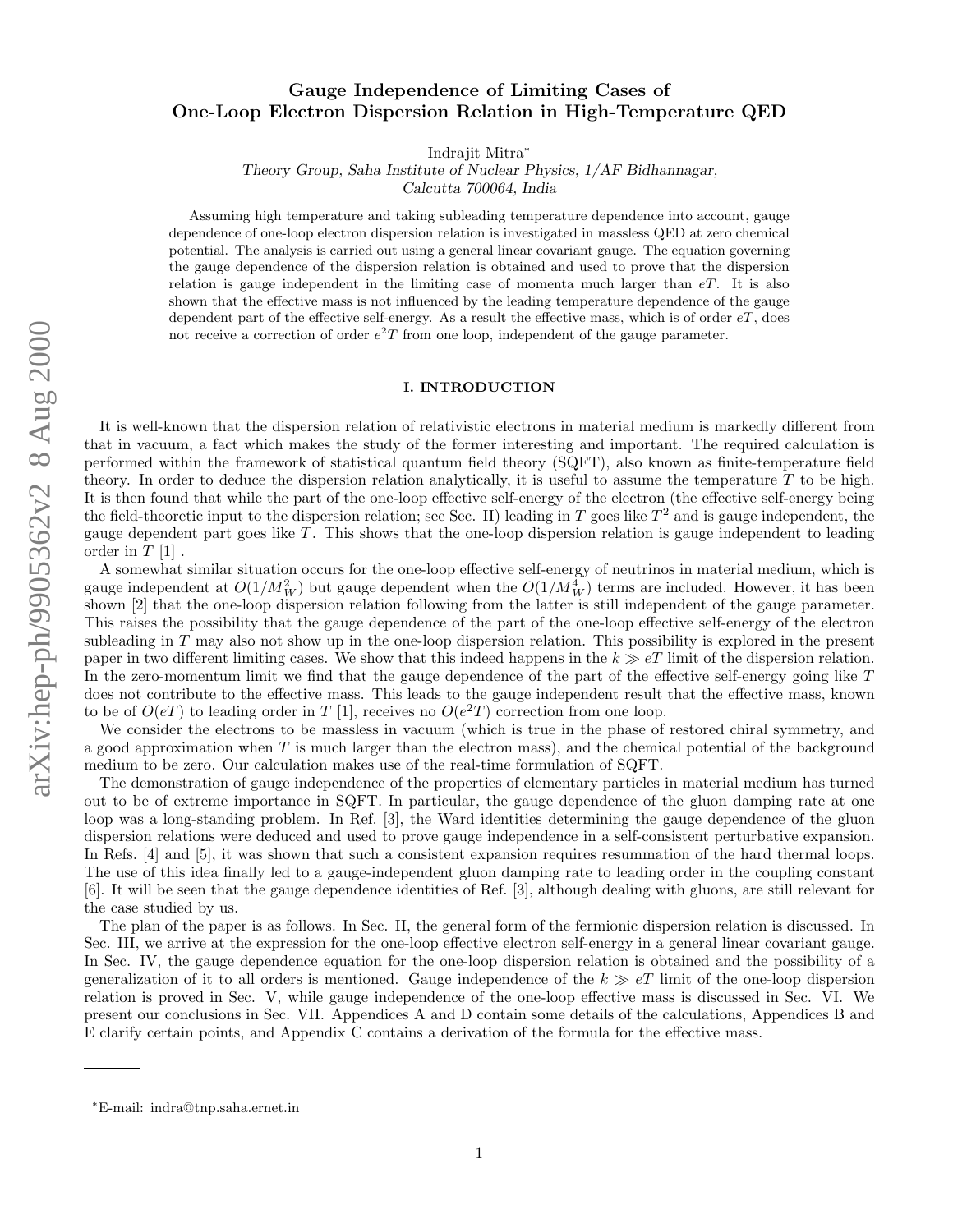### II. GENERAL FORM OF FERMIONIC DISPERSION RELATION

In the real-time formulation of SQFT the free-field propagator, the full or exact propagator and the self-energy are all  $2 \times 2$  matrices [7]. The poles of the full propagator for a massless fermion of four-momentum  $K^{\mu}$  occur at the poles of the function

$$
S(K) = [K - \Sigma(K)]^{-1}
$$
 (1)

where  $\Sigma(K)$  is related to the components of the self-energy matrix. Considering the analogy to the vacuum case, we shall call  $\Sigma(K)$  the *effective self-energy* of the fermion. It has the general form [1]

$$
\Sigma(K) = -aK - b\psi \tag{2}
$$

in a medium with four-velocity  $u^{\mu}$ . Here a and b are Lorentz-invariant functions of the two Lorentz scalars

$$
\omega \equiv K \cdot u,\tag{3}
$$

$$
k \equiv [(K.u)^2 - K^2]^{1/2} \tag{4}
$$

 $\omega$  and k are the Lorentz-invariant energy and three-momentum respectively, which satisfy

$$
K^2 = \omega^2 - k^2. \tag{5}
$$

The pole in  $S(K)$  is then given by

$$
f(\omega, k) \equiv (\omega - k)(1 + a) + b = 0.
$$
\n(6)

In proceeding from this equation, one writes [8]

$$
\omega = \omega_R - i\frac{\gamma}{2} \tag{7}
$$

with real  $\omega_R$  and  $\gamma$ , where  $\omega_R$  is the (real) fermion energy and  $\gamma$  the fermion damping rate. Equation (6) is thus a relation between this complex  $\omega$  and (real) k; the relation between  $\omega_R$  and k is the fermionic dispersion relation.

Following Ref. [8] let us now make the decomposition

$$
a(\omega, k) = a_R(\omega, k) + ia_I(\omega, k)
$$
\n(8)

and likewise for  $b$  and  $f$ . Thus

$$
f_R(\omega, k) = (\omega - k)(1 + a_R) + b_R,
$$
\n(9)

$$
f_I(\omega, k) = (\omega - k)a_I + b_I.
$$
\n(10)

Also decompose the function  $\Sigma$  as

$$
\Sigma = \text{Re}\Sigma + i\text{Im}\Sigma,\tag{11}
$$

$$
Re\Sigma = -a_R K - b_R \mu, \qquad (12)
$$

$$
\mathrm{Im}\Sigma = -a_I K - b_I \psi. \tag{13}
$$

We now consider

$$
f_R(\omega_R - i\frac{\gamma}{2}, k) + if_I(\omega_R - i\frac{\gamma}{2}, k) = 0.
$$
\n(14)

The damping rate  $\gamma$  is absent at the tree level and arises from loops. So it is useful to perform Taylor expansion of the LHS of (14) in  $\gamma$  about  $\omega = \omega_R$ , as the powers of  $\gamma$  higher than what is required can be neglected. Keeping upto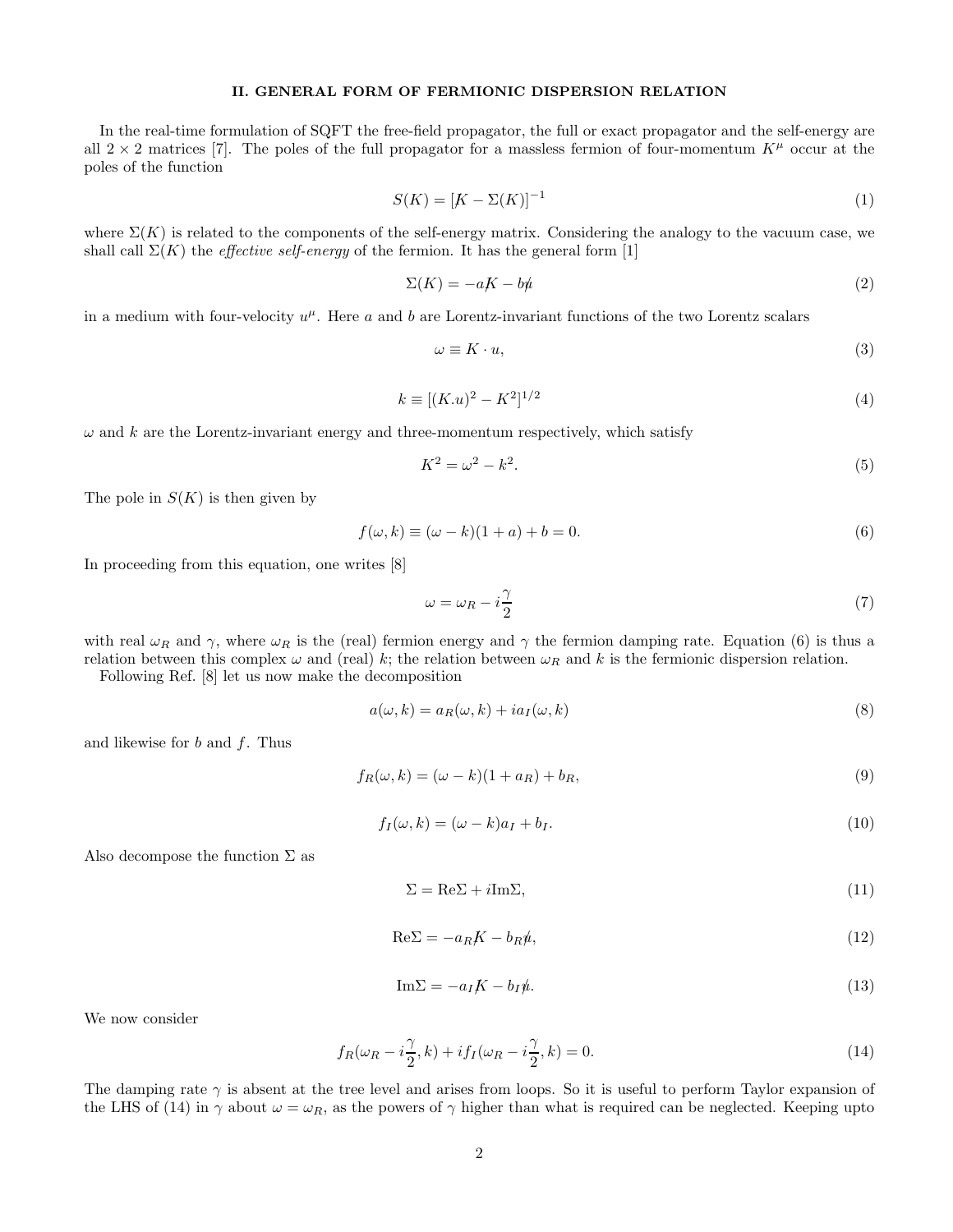terms linear in  $\gamma$  and  $f_I$  ( $f_I$  also arising only from loops), we arrive at [8] the following two real relations from the complex equation (14):

$$
f_R(\omega_R, k) = 0 \tag{15}
$$

which is the dispersion  $(\omega_R-k)$  relation to this order, and

$$
\frac{\gamma}{2} \left[ \frac{\partial f_R}{\partial \omega} \right]_{\omega = \omega_R} = f_I(\omega_R, k) \tag{16}
$$

which (on using (15)) gives  $\gamma$  as a function of k to the same order. When the next higher order correction is incorporated into (15) from (14), we obtain

$$
f_R(\omega_R, k) + \frac{\gamma}{2} \left[ \frac{\partial f_I}{\partial \omega} \right]_{\omega = \omega_R} - \frac{\gamma^2}{8} \left[ \frac{\partial^2 f_R}{\partial \omega^2} \right]_{\omega = \omega_R} = 0. \tag{17}
$$

Since  $f_I$  (see (10)) and hence  $\gamma$  (see (16)) are both of order  $e^2$ , the last two terms on the LHS of (17) are of order  $e^4$ . The one-loop dispersion relation is thus given by (15) and (9). To study it we need to consider only the Re $\Sigma$  part of Σ. Therefore (with the exception of Appendix E) the subscripts in  $a_R$ ,  $b_R$ ,  $f_R$  and  $ω_R$  will be dropped henceforth and will be assumed to be understood.

# III. ONE-LOOP EFFECTIVE ELECTRON SELF-ENERGY IN A GENERAL LINEAR COVARIANT **GAUGE**

 $Re\Sigma$  is related to the 2 × 2 self-energy matrix by [7]

$$
Re\Sigma = Re\Sigma_{11}.
$$
\n(18)

 $\Sigma_{11}$  is obtained from the standard QED Feynman diagram for the electron self-energy:

$$
\Sigma_{11}(K) = ie^2 \int \frac{d^4 p}{(2\pi)^4} D_{\mu\nu}(p) \gamma^{\mu} S(p+K) \gamma^{\nu}
$$
\n(19)

where the physical ("11") free-particle massless fermion propagator at zero chemical potential is given by

$$
S(p) = p \left[ \frac{1}{p^2 + i\epsilon} + 2\pi i \delta(p^2) f_F(p) \right],
$$
\n(20)

$$
f_F(p) = [e^{|p.u|/T} + 1]^{-1}
$$
\n(21)

and the physical ("11") free photon propagator in a general covariant gauge is given by [9]

$$
D^{\mu\nu}(p) = D_{\text{FG}}^{\mu\nu}(p) + D_{\xi}^{\mu\nu}(p),\tag{22}
$$

$$
D_{\text{FG}}^{\mu\nu}(p) = -g^{\mu\nu} \left[ \frac{1}{p^2 + i\epsilon} - 2\pi i \delta(p^2) f_B(p) \right],\tag{23}
$$

$$
D_{\xi}^{\mu\nu}(p) = -\xi p^{\mu} p^{\nu} \left[ \frac{1}{(p^2 + i\epsilon)^2} + 2\pi i f_B(p) \frac{d\delta(p^2)}{dp^2} \right],
$$
\n(24)

$$
f_B(p) = [e^{|p.u|/T} - 1]^{-1}.
$$
\n(25)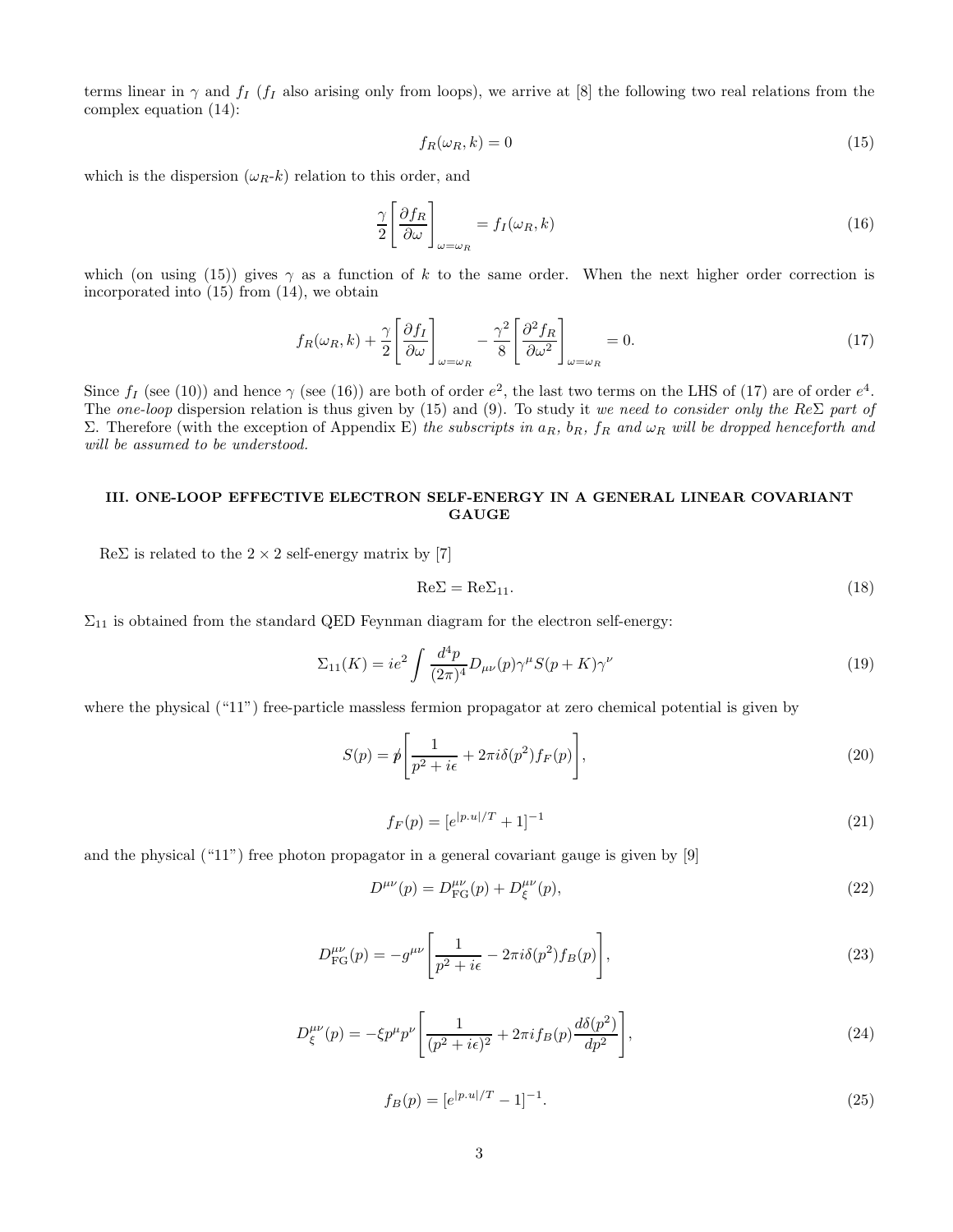Here  $\xi$  is the gauge parameter and FG denotes the Feynman gauge ( $\xi = 0$ ). Since the calculation will be performed in the rest-frame of the medium, in the rest of this paper we shall set  $p \cdot u = p_0$  in (21) and (25).

Let us write

$$
\Sigma = \Sigma^{T=0} + \Sigma'.\tag{26}
$$

We now evaluate the real parts of these functions (real in the sense as defined through (12) and (8)) by putting the expressions for the fermion and the photon propagators in (19) and using (18).

First consider the  $T = 0$  part:

$$
Re\Sigma^{T=0} = -a^{T=0}(K^2)K.
$$
\n(27)

The infinity in  $a^{T=0}$  (recall that this is to be understood to denote just the real part) is removed by the counter-term of wave-function renormalization, leading to

$$
a_{ren}^{T=0}(K^2) = -(1+\xi)\frac{e^2}{(4\pi)^2}\ln\frac{K^2}{\sigma^2}.
$$
\n(28)

where  $\sigma$  is the renormalization scale. Some details of this are given in Appendix A.

We then turn to the  $T$ -dependent part, and write

$$
\Sigma' = \Sigma'_{FG} + \Sigma'_{\xi}.\tag{29}
$$

To deal with  $\text{Re}\Sigma'_{\xi}$ , we make use of

$$
\frac{d\delta(p^2)}{dp^2} = \frac{1}{2\pi i} \left[ \frac{1}{(p^2 + i\epsilon)^2} - \frac{1}{(p^2 - i\epsilon)^2} \right] \tag{30}
$$

and then use the regularization

$$
\frac{1}{(p^2 \pm i\epsilon)^2} = \lim_{\lambda \to 0} \frac{\partial}{\partial \lambda^2} \frac{1}{p^2 - \lambda^2 \pm i\epsilon}
$$
(31)

so that

$$
\frac{d\delta(p^2)}{dp^2} = -\lim_{\lambda \to 0} \frac{\partial}{\partial \lambda^2} \delta(p^2 - \lambda^2). \tag{32}
$$

Following the manipulations described in Appendix A, we arrive at

$$
\text{Re}\Sigma'_{\text{FG}} = 2e^2 \int \frac{d^4p}{(2\pi)^4} [(\dot{p} + K)f_B(p) + \dot{p}f_F(p)] 2\pi \delta(p^2) \text{Re}\frac{1}{2p.K + K^2 + i\epsilon},\tag{33}
$$

$$
\text{Re}\Sigma_{\xi}' = \text{Re}\Sigma_{\xi,F}' + \text{Re}\Sigma_{\xi,B}',\tag{34}
$$

$$
\text{Re}\Sigma'_{\xi,F} = \xi e^2 \int \frac{d^4p}{(2\pi)^4} [K^2p - 2p.KK] 2\pi \delta(p^2) f_F(p) \text{Re}\frac{1}{(2p.K + K^2 + i\epsilon)^2},\tag{35}
$$

$$
\text{Re}\Sigma'_{\xi,B} = \xi \frac{e^2}{2} \int \frac{d^3 \vec{p}}{(2\pi)^3} \frac{1}{e^{\beta|\vec{p}|} - 1} \frac{1}{|\vec{p}|} \left[ \left( K + \frac{K^2 \vec{p} \cdot \vec{\gamma}}{2|\vec{p}|^2} \right) \text{Re} \left( \frac{1}{D_+} + \frac{1}{D_-} \right) \right. \\
\left. - K^2 |\vec{p}| \gamma_0 \text{Re} \left( \frac{1 + K_0/|\vec{p}|}{D_+^2} - \frac{1 - K_0/|\vec{p}|}{D_-^2} \right) \right. \\
\left. + K^2 \vec{p} \cdot \vec{\gamma} \text{Re} \left( \frac{1 + K_0/|\vec{p}|}{D_+^2} + \frac{1 - K_0/|\vec{p}|}{D_-^2} \right) \right] \\
\left. - \xi \frac{e^2 \beta}{4} \int \frac{d^3 \vec{p}}{(2\pi)^3} \frac{e^{\beta|\vec{p}|} - 1}{(e^{\beta|\vec{p}|} - 1)^2} \frac{1}{|\vec{p}|^2} \left[ K^2 |\vec{p}| \gamma_0 \text{Re} \left( \frac{1}{D_+} - \frac{1}{D_-} \right) \right. \\
\left. - K^2 \vec{p} \cdot \vec{\gamma} \text{Re} \left( \frac{1}{D_+} + \frac{1}{D_-} \right) \right],
$$
\n(36)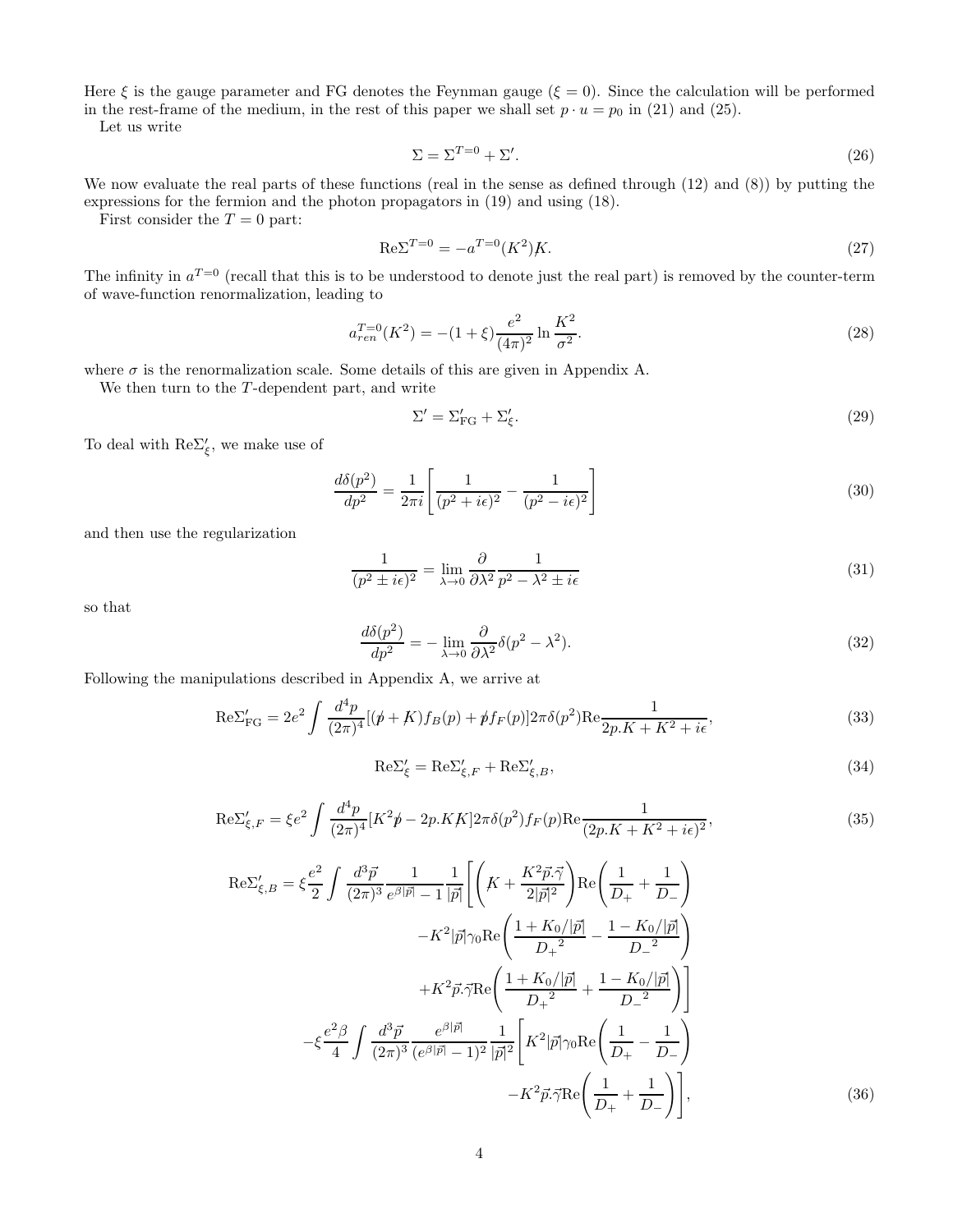where, in the last equation,

$$
D_{\pm} = K^2 \pm 2|\vec{p}|K_0 - 2\vec{p}.\vec{K} + i\epsilon. \tag{37}
$$

While the expressions (33) and (35) are the same as those in Ref. [1] (except that we have carefully incorporated the ie, which will be needed for the calculations in Appendix D), the expression (36) is a different one. We have found this form of  $\text{Re}\Sigma'_{\xi,B}$  convenient for actually carrying out the integration (this, again, is done in Appendix D).

Let us now investigate the high-T behaviour of (33), (35) and (36). Following Ref. [1], this behaviour can be inferred from the degree of UV (ultraviolet) divergence of the integral in each expression in the absence of the cut-off of  $O(T)$ provided by  $f_B$  or  $f_F$  or  $e^{\beta |\vec{p}|}/(e^{\beta |\vec{p}|}-1)^2$ . One then finds that  $\text{Re}\Sigma'_{FG}$  goes like  $T^2$ , while  $\text{Re}\Sigma'_{\xi,F}$  and  $\text{Re}\Sigma'_{\xi,B}$  go like T. It may be noted that one cannot obtain the correct high-T behaviour of  $\text{Re}\Sigma'_{\xi,B}$  without removing the regulator  $\lambda$ , and this can be done only after performing the  $p_0$ -integration, as in (36).

At high T, one can neglect the renormalized  $\text{Re}\Sigma^{T=0}$  compared to  $\text{Re}\Sigma'$  [10]. Actually  $\text{Re}\Sigma^{T=0}$  depends on the renormalization scale  $\sigma$ , but since the dependence is logarithmic, we can still ignore it vis-a-vis the power law dependences on T in the various parts of Re $\Sigma'$ . We shall, however, see that it is not necessary to neglect Re $\Sigma^{T=0}$  for proving gauge independence at  $k \gg eT$ . We shall also use (28) to incorporate the  $\sigma$ -dependence in the equation for the effective mass.

## IV. EQUATION GOVERNING GAUGE DEPENDENCE OF DISPERSION RELATION AT ONE LOOP, AND GENERAL CONSIDERATIONS

Inverting (2), one obtains (recall that we are considering only the  $\text{Re}\Sigma$  part)

$$
a = \frac{1}{4k^2} [\text{Tr}(K \text{Re}\Sigma) - \omega \text{Tr}(\text{\textit{\#}} \text{Re}\Sigma)],\tag{38}
$$

$$
b = \frac{1}{4k^2} [-\omega \text{Tr}(K \text{Re}\Sigma) + (\omega^2 - k^2) \text{Tr}(\psi \text{Re}\Sigma)].
$$
\n(39)

The dispersion relation is obtained by putting  $a,b$  in (6). Let us now write the function f in (6) as

$$
f = f_{\rm FG} + f_{\xi},\tag{40}
$$

$$
f_{\rm FG} = (\omega - k)(1 + a_{\rm FG}) + b_{\rm FG},\tag{41}
$$

$$
f_{\xi} = (\omega - k)a_{\xi} + b_{\xi}.
$$
\n<sup>(42)</sup>

Next using (34), (35) and (36), one readily sees that  $K^2$  factors out from the expression for  $\text{Tr}(K \text{Re} \Sigma_{\xi}')$ . Therefore in view of (5), one can write from (39) that

$$
b_{\xi} = (\omega - k)(1\text{-loop function of }\omega, k) \tag{43}
$$

(note that b, being zero at  $T=0$ , is determined by  $\Sigma'$ ). Consequently

$$
f_{\xi} = (\omega - k)[a_{\xi} + (1\text{-loop function of }\omega, k)].
$$
\n(44)

This is the equation governing the gauge-dependence of the electron dispersion relation at one-loop. This equation is of the form

$$
(f_{\xi})_{1\text{-loop}} = f_{\text{tree}} \times [1\text{-loop } \xi\text{-dependent function}]. \tag{45}
$$

As we shall see in the next section, the fact that f<sub>tree</sub> factors out on the RHS of Eq. (45) is crucial to the proof of gauge independence.

Ref. [3] contains a general, nonperturbative derivation of the identities determining the gauge dependence of the gluon dispersion relations (see Eqs. (16) and (17) of [3]). To one loop these gauge dependence identities are shown to reduce to relations (see Eq.  $(20)$  of [3]) which are analogous to Eq.  $(45)$  above. It is therefore likely that a general gauge dependence identity for the electron dispersion relation, reducing to Eq. (45) at one loop, can be derived and used to arrive at a general proof of gauge independence of the dispersion relation (as in the gluon case). In this paper, however, we confine ourselves to one-loop calculations.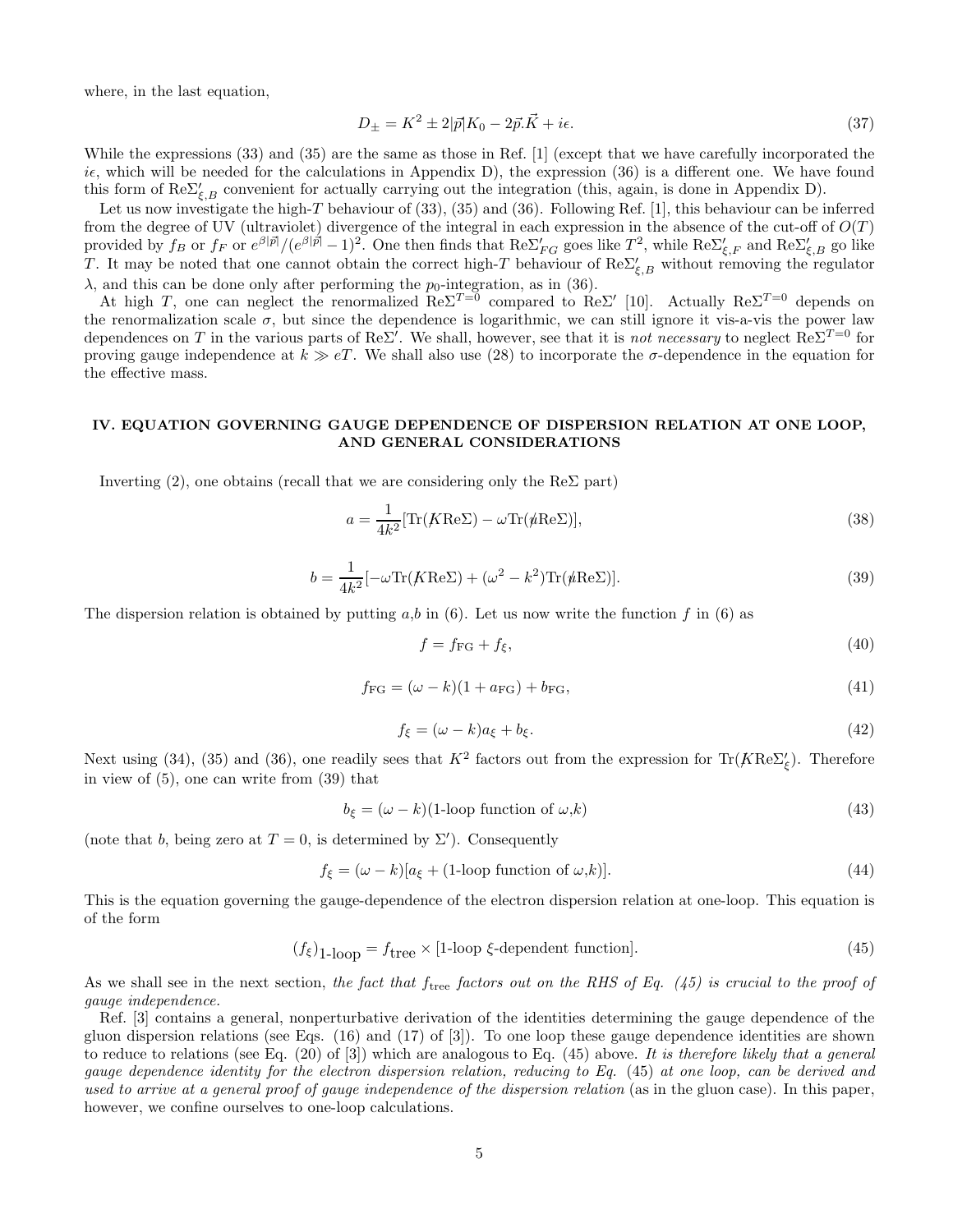# V. GAUGE INDEPENDENCE OF ONE-LOOP DISPERSION RELATION AT MOMENTA MUCH LARGER THAN  $eT$

Since we shall consider  $k \gg eT$  in this section, let us first note that for *sufficiently small e* there always exists a domain  $e \in \mathcal{F} \ll k \ll T$ , so that the restriction  $k \gg e \mathcal{T}$  does not contradict the high-T approximation.

Retaining only the terms with leading T -dependence in a and b,the following one-loop dispersion relation was obtained in Ref. [1] for  $k \gg eT$ :

$$
\omega = k + \frac{M_0^2}{k} - \frac{M_0^4}{2k^3} \ln \frac{2k^2}{M_0^2} + \dots \tag{46}
$$

where  $M_0^2 = e^2T^2/8$ . The terms on the RHS clearly indicate that the above expansion is valid for  $k \gg M_0$  i.e.  $k \gg eT$ . As shown in Ref. [1] and as we shall see in Sec.VI,  $M_0$  is the leading-order effective electron mass [11] and thus can be considered a measure of finite-temperature effects. With  $k \gg eT$  ensuring that the finite-temperature effects are small (even though T is large), the equation (6) in the present case has resulted in a deviation from  $\omega = k$ by powers of  $e^2$  and of  $e^2(\ln(1/e))$  [12]. This can be understood from (6) in view of the fact that a and b are in this case primarily of  $O(e^2)$  which may come multiplied with powers of ln(1/e) (originating from powers of ln( $\omega - k$ )).

The expected general form of the one-loop dispersion relation for  $k \gg eT$  when the terms subleading in T are kept is

$$
\omega = k + e^2 f_1(e, k, T) \tag{47}
$$

where the e-dependence of  $f_1$  involves only powers of  $\ln(1/e)$ . Equation (46) (without the last term on its RHS, which is actually of order  $e^4 \ln(1/e)$  is a special case of (47), where  $f_1$  turned out to be totally e-independent. Let us now take (47) to be the relation in the Feynman gauge i.e. assume that it satisfies  $f_{FG} = 0$ . Then to prove that (47) is gauge independent we have to show that it also satisfies that  $f_{FG} + f_{\xi} = 0$ . It suffices to show that, at (47),  $f_{\xi}$  is of order  $e^4$  (with or without powers of  $\ln(1/e)$ ) [13]. This follows readily from (44), since the portion of the RHS of (44) within the square brackets involves terms of the order of  $e^2$  and  $e^2(\ln(1/e))^n$  (*n* is an integer), and so also does  $(\omega - k)$  at (47).

Digressing briefly from high-temperature QED, we mention that the above demonstration of gauge independence is actually sufficient also for the case which involves not large T but large momenta. Thus for  $k \gg T$ , a one-loop relation of the key form (47) should still hold. Note that the rest of the proof, namely, arriving at (44), did not assume large  $T$  (in particular, we did not neglect the vacuum contribution to a). The proof of gauge independence continues to be valid if, in addition, we have a chemical potential  $\mu$  such that  $k \gg \mu$  as well. Then the relevant changes are that  $f_1$ in (47) depends on  $\mu$  as well,  $f_F$  is modified and we have  $f_F(-p)$  in place of  $f_F(p)$  in (35), but none of these affect the proof outlined above.

### VI. GAUGE INDEPENDENCE OF EFFECTIVE MASS AT ONE LOOP

The effective electron mass is the value of  $\omega$  at  $k = 0$ . The analysis of the previous section does not prove the gauge independence of the effective mass because the form  $(47)$  does not hold near  $k = 0$ . For example, to leading order in  $T$  the one-loop dispersion relation for  $k \ll eT$  is  $[1]$ 

$$
\omega = M_0 + \frac{k}{3} + \frac{k^2}{3M_0} + \dots \tag{48}
$$

This suggests that the leading order values of a and b are not of  $O(e^2)$  (with or without powers of  $\ln(1/e)$ ) in this limit; indeed the values at  $k = 0$  are  $a = -1/3$  and  $b = -2M_0/3$  [14]. In Appendix B we show how this apparently surprising behaviour can be understood in a simple way.

To investigate the gauge dependence of the effective mass M we shall use the following relation [15]:

$$
M^2 = \frac{1}{4} \lim_{k \to 0, \omega \to M} \text{Tr}[K \text{Re}\Sigma]. \tag{49}
$$

In the rest frame of the medium, the above limit translates to putting  $\vec{K} = \vec{0}$  and  $K_0 = M$ . A careful derivation of (49) in the present context is provided in Appendix C.

On using  $(26)$  and  $(27)$  in  $(49)$ , we obtain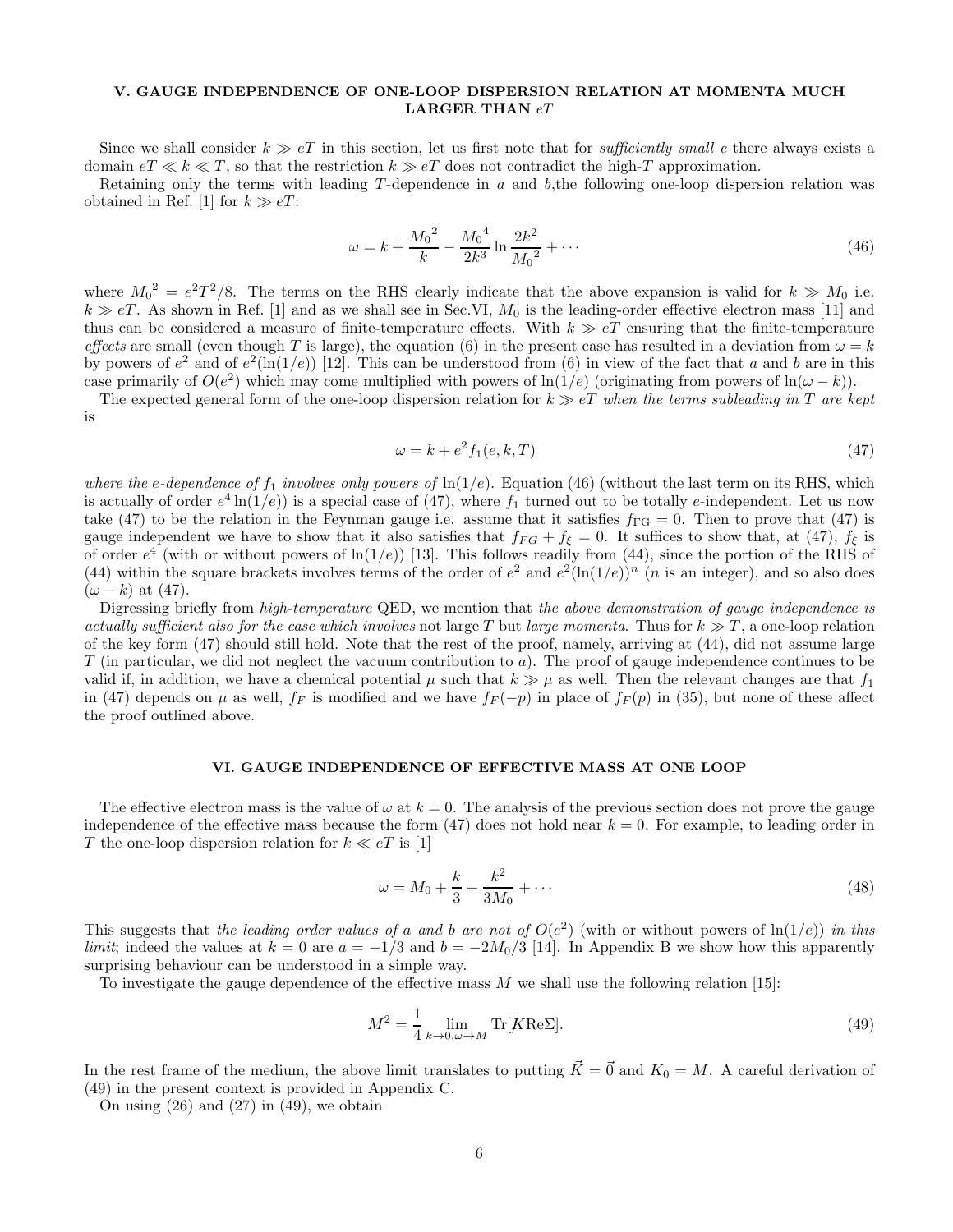$$
M^2 = -M^2 a^{T=0} (M^2) + {M'}^2,
$$
\n(50)

$$
M^{\prime^2} \equiv \frac{1}{4} \lim_{k \to 0, \omega \to M} \text{Tr}[K \text{Re}\Sigma'].
$$
 (51)

At  $T = 0$ ,  $M' = 0$  and so (50) is correctly satisfied by  $M = 0$ .

Putting in (51) the expressions for  $\text{Re}\Sigma'_{\text{FG}}$ ,  $\text{Re}\Sigma'_{\xi,F}$  and  $\text{Re}\Sigma'_{\xi,B}$  given by (33), (35) and (36), we get

$$
{M'}^2 = M'_{\rm FG}^2 + {M'_{\xi,F}}^2 + {M'_{\xi,B}}^2,\tag{52}
$$

$$
M'_{\rm FG}^2 = 2e^2 \int \frac{d^4p}{(2\pi)^3} [(p_0 + M)f_B(p) + p_0 f_F(p)] \delta(p^2) \text{Re} \frac{1}{2p_0 + M + i\frac{\epsilon}{M}},\tag{53}
$$

$$
M'_{\xi,F}^2 = -\xi e^2 M \int \frac{d^4 p}{(2\pi)^3} p_0 f_F(p) \delta(p^2) \text{Re} \frac{1}{(2p_0 + M + i\frac{\epsilon}{M})^2},\tag{54}
$$

$$
M'_{\xi,B}^2 = M'_{\xi,B(1)}^2 + M'_{\xi,B(II)}^2 + M'_{\xi,B(III)}^2,
$$
\n(55)

$$
M'_{\xi,B(1)}^2 = \frac{\xi e^2 M}{2} \int \frac{d^3 \vec{p}}{(2\pi)^3} \frac{1}{|\vec{p}|} \frac{1}{e^{\beta |\vec{p}|} - 1} \text{Re}\left(\frac{1}{E_+} + \frac{1}{E_-}\right),\tag{56}
$$

$$
M'_{\xi,B\text{(II)}}^2 = -\frac{\xi e^2 M}{2} \int \frac{d^3 \vec{p}}{(2\pi)^3} \frac{1}{e^{\beta |\vec{p}|} - 1} \text{Re}\left[\frac{M}{|\vec{p}|}\left(\frac{1}{E_+^2} + \frac{1}{E_-^2}\right) + \left(\frac{1}{E_+^2} - \frac{1}{E_-^2}\right)\right]
$$
(57)

$$
M'_{\xi,B(\text{III})}^2 = -\frac{\xi e^2 M^2 \beta}{4} \int \frac{d^3 \vec{p}}{(2\pi)^3} \frac{1}{|\vec{p}|} \frac{e^{\beta |\vec{p}|}}{(e^{\beta |\vec{p}|} - 1)^2} \text{Re}\left(\frac{1}{E_+} - \frac{1}{E_-}\right).
$$
 (58)

Here

$$
E_{\pm} = M \pm 2|\vec{p}| + \frac{i\epsilon}{M}.\tag{59}
$$

We now investigate the high-T behaviour of the three terms on the RHS of  $(52)$ . This can be arrived at from the UV behaviour, as explained towards the end of Sec. III. However there is a constraint that each term on the RHS of (52) is an even function of M. (This can be seen by changing  $p_0$  to  $-p_0$  together with the change  $M \to -M$  in (53), in (54) and in

$$
M'_{\xi,B}^2 = -\xi e^2 M^2 \int \frac{d^4 p}{(2\pi)^3} (p_0 M + p^2) f_B(p) \frac{d\delta(p^2)}{dp^2} \text{Re} \frac{1}{p^2 + 2p_0 M + M^2 + i\epsilon},\tag{60}
$$

the last equation having been obtained by putting (A5) in (51).) These considerations, plus dimensional analysis, tell us that at high T,  $M'_{\text{FG}}^2$  goes like  $T^2$ ,  $M'_{\xi,F}^2$  like  $M^2(\ln |T/M|)^{n_1}$  and  $M'_{\xi,B}^2$  like  $M^2(\ln |T/M|)^{n_2}$   $(n_1,n_2$  being positive integers). Since after  $T^2$ , the next allowed term in  $M'_{\text{FG}}^2$  is  $M^2(\ln |T/M|)^{n_3}$  ( $n_3$  a positive integer), the general expression for  $M'^2$  at high T can be written as

$$
M'^{2} = e^{2} \Big[ c_{0} T^{2} + c_{3} M^{2} \Big( \ln \frac{T}{M} \Big)^{n_{3}} + \xi M^{2} \Big( c_{1} \Big( \ln \frac{T}{M} \Big)^{n_{1}} + c_{2} \Big( \ln \frac{T}{M} \Big)^{n_{2}} \Big) \Big]
$$
(61)

where  $c_0,c_1,c_2,c_3$  are constants, and we have dropped the modulus of the arguments of the logarithms since  $T/M$  is positive. Terms independent of T have been neglected on the RHS of (61).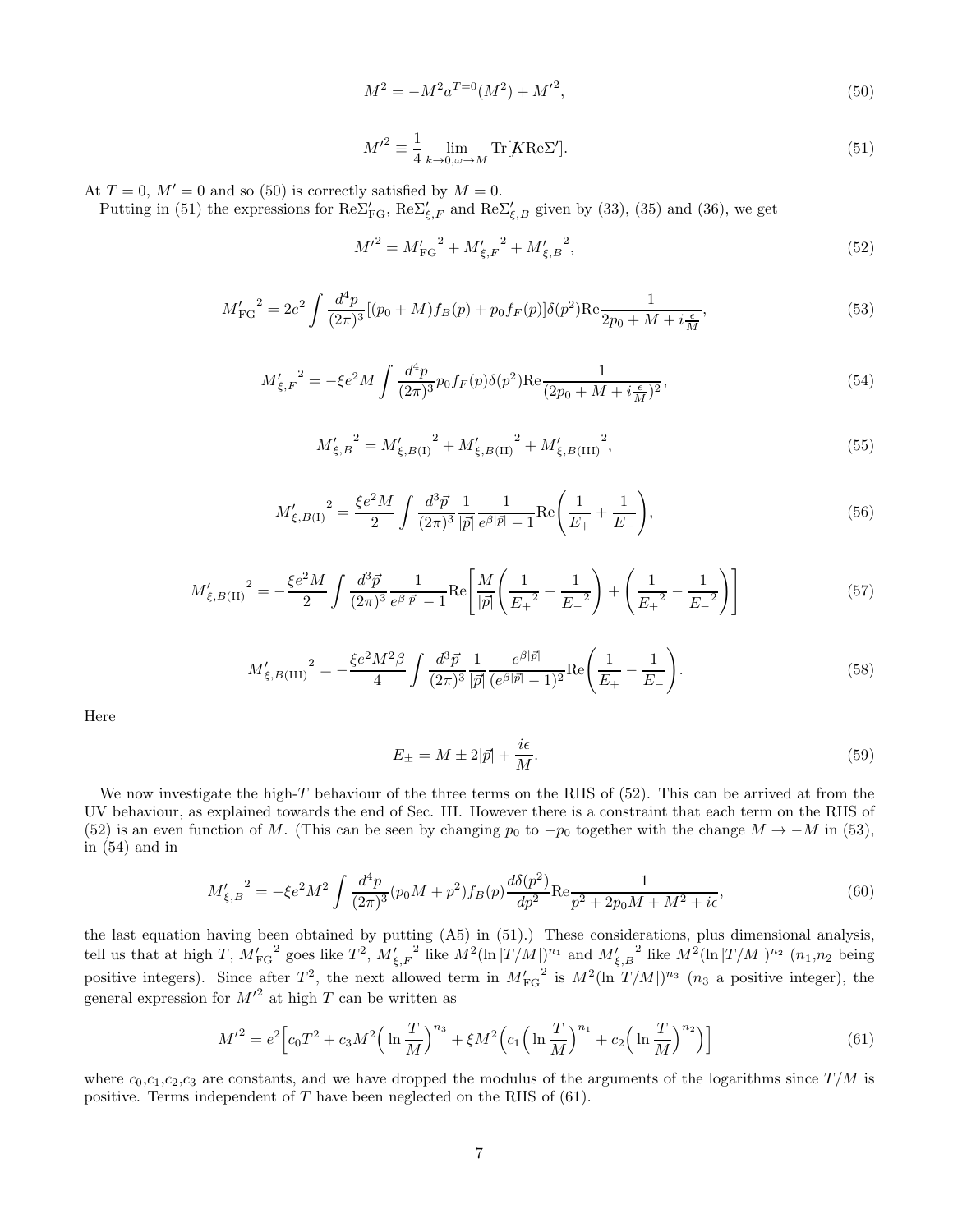In principle there could be further constraints ruling out some term(s) in (61), but a detailed calculation, described in Appendix D, reveals that all these terms are indeed present and that  $n_1 = 1 = n_2 = n_3$ . Thus we actually have the high temperature equation

$$
M'^{2} = e^{2} \left(\frac{T^{2}}{8} + \frac{M^{2}}{8\pi^{2}}\ln\frac{T}{M} + \xi\frac{M^{2}}{8\pi^{2}}\ln\frac{T}{M}\right).
$$
\n(62)

The detailed calculation may also be viewed as a check on the argument involving the degree of UV divergence mentioned before.

Using  $(28)$  and  $(62)$  in  $(50)$ , we then have

$$
M^{2} = e^{2} \left[ \frac{T^{2}}{8} + (1+\xi) \frac{M^{2}}{8\pi^{2}} \ln \frac{T}{\sigma} \right].
$$
 (63)

On the RHS of (63) (as also in (62)), we have not given the term ∼  $e^2M^2$ ; all other terms contributing to the RHS of (63) (and (62)) vanish in the limit of large  $T/M$ . It is interesting to note that in (63), the ln $(M/\sigma)$  term from  $\Sigma^{T=0}$ and the ln(T/M) term from  $\Sigma'$  have exactly combined to yield just a ln(T/ $\sigma$ ) term, because it has been observed that similar combination also takes place in the case of the gauge boson self-energy in the Yang-Mills theory [16]. A discussion of similar behaviour in the case of three-point function, and, in general, N-point function of gauge boson in the Yang-Mills theory, is to be found in Ref. [17].

The first important observation from (63) is that  $M^2 = e^2T^2/8$  to leading order in T, which is a well-known result [1]. Now, the gauge dependent part of Re $\Sigma'$  goes like T. Therefore in view of (49), one would expect an  $e^2 \xi MT$  term in (63). The absence of such a term shows that the part of  $\text{Re}\Sigma_{\xi}^{\prime}$  leading in T does not contribute to M.

To quantify the effect of this absence let us consider the equation

$$
M^2 = e^2(\frac{T^2}{8} + cMT) \tag{64}
$$

where c is a constant. To leading order in T, the second term on the RHS is negligible, so that  $M = O(eT)$ . This can now be used as an approximation in the second term, to give

$$
M^2 = e^2 \frac{T^2}{8} [1 + O(e)] \tag{65}
$$

showing that there is a correction of  $O(e^2T)$  to M (this conclusion can also be arrived at by solving (64) for M). So the absence of the  $e^2MT$  term means that there is no such correction in any linear covariant gauge. It may be noted that the consequences of the presence or absence of various *powers* of  $T$  in (63) are to be taken seriously despite the presence of the scale  $\sigma$ , since the  $\sigma$  dependence is only logarithmic and is not multiplied with any power of T.

Finally, (63) shows that only the subleading  $\ln T$  dependence of  $\text{Re}\Sigma_{\xi}^{\prime}$  contributes to M. Using the leading order result  $M = O(eT)$  as before to approximate the remaining terms on the RHS of (63) we infer that the  $\xi$ -dependence in (63) is  $O(e^{4}T^{2})$ , apart from the logarithm. As one certainly expects  $O(e^{4}T^{2})$  contribution to (63) from two loops, it is possible that the ξ-dependence which we have obtained will be canceled by the two-loop contribution. But it seems that this issue can be decided only by an actual two-loop calculation. It is however clear that an  $e^2 \xi MT$  term, being of  $O(e^{3}T^{2})$ , was less likely to be canceled by two-loop contribution. This shows the significance of the absence of such a term.

We end this section by clarifying the following issue. Equation (63) has been obtained from the relation (49) which again is derived from the usual dispersion relation (15) (see Appendix C). In view of the discussion in the first paragraph of this section, one may wonder whether the terms correcting (15), as given in (17), can be neglected even at  $k = 0$ . In Appendix E, we show that the correction caused by these terms to (63) is indeed negligible.

## VII. CONCLUSIONS

We have carried out an investigation of gauge independence of the high-temperature electron dispersion relation at one loop. While this independence is well-known to leading order in T by virtue of the gauge independence of the effective self-energy at  $O(T^2)$ , our work takes the subleading T-dependence into account. The analysis has been confined to linear covariant gauges and to the  $k \gg eT$  and  $k = 0$  limits.

We have obtained an equation which governs the gauge dependence of the one-loop dispersion relation, stressed its analogy with the corresponding equation in the gluon case, and consequently pointed out the possibility of a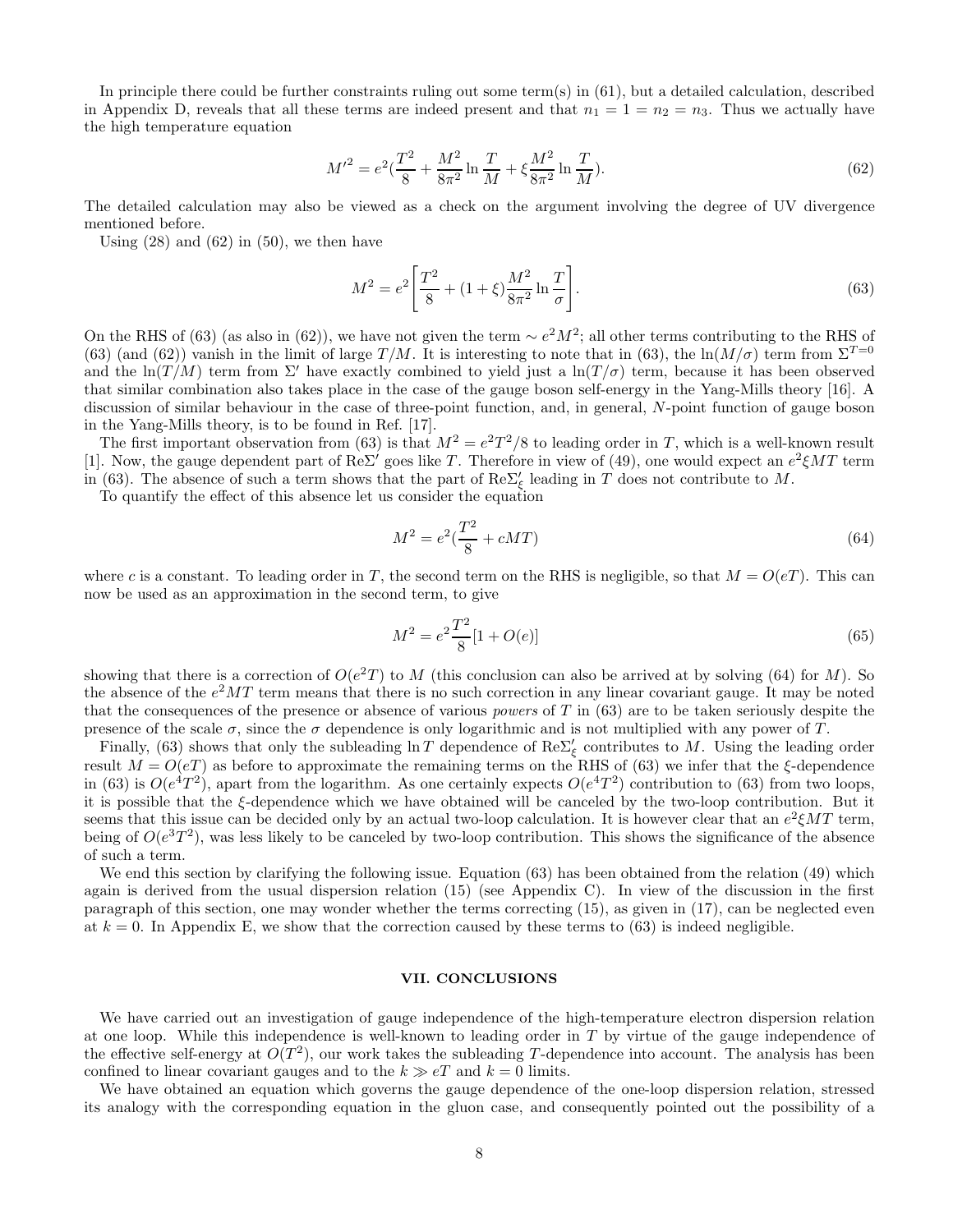generalization of our equation to all orders. From this equation obtained by us, the gauge independence in the  $k \gg eT$  limit follows in a straightforward way.

We have then shown that the effective mass is not affected by the leading gauge-dependent part of the effective self-energy (going like T) and hence does not receive  $O(e^2T)$  correction in any gauge. While the effective mass is found to be influenced by the subleading gauge-dependent part of the self-energy (going like  $\ln T$ ), it is possible that this will be canceled by two-loop contribution.

#### Acknowledgment

The author thanks Prof. P. B. Pal for useful discussions, and also for going through the manuscript and suggesting improvements.

#### Appendices

### APPENDIX A: CALCULATION OF ONE-LOOP EFFECTIVE ELECTRON SELF-ENERGY

In this appendix, we first present some of the steps leading to (28). Dimensional regularization of  $\Sigma_{FG}^{T=0}$  in  $4-\epsilon'$ dimensions gives

$$
a_{\rm FG}^{T=0} = \frac{e^2}{(4\pi)^2} \left[ \frac{2}{\epsilon'} - \gamma - 1 + \ln(4\pi) - 2 \int_0^1 dx \, x \ln\left(x(1-x)K^2\right) + O(\epsilon') \right]. \tag{A1}
$$

On the other hand, one easily obtains

$$
\Sigma_{\xi}^{T=0} = -i\xi e^2 \int \frac{d^4 p}{(2\pi)^4} \frac{1}{(p^2 + i\epsilon)^2} \left[ p - \frac{p^2 K + K^2 p}{(p + K)^2 + i\epsilon} \right]. \tag{A2}
$$

The odd  $\phi$  term vanishes on integration. Evaluation of the rest leads to

$$
a_{\xi}^{T=0} = \frac{\xi e^2}{(4\pi)^2} \left[ \frac{2}{\epsilon'} - \gamma - 1 + \ln(4\pi) - \int_0^1 dx \, \ln\left(x(1-x)K^2\right) + O(\epsilon') \right].
$$
 (A3)

Finally adding the counter-term to  $a^{T=0}$ , as fixed by the renormalization condition

$$
a_{ren}^{T=0}(K^2 = \sigma^2) = 0,\t\t(A4)
$$

we arrive at (28).

Next we present the details of the manipulations leading to the equations (33)-(36). The manipulations follow Ref. [1], except for part of the derivation of (36).

To obtain  $\text{Re}\Sigma'_{\text{FG}}$ , one has to put (20) and (23) in the expression (19) for the self-energy, and consider the relevant terms. Now change p to  $-p - K$  in the f<sub>F</sub>-containing term for convenience. Finally setting  $p^2 = 0$ , as allowed by  $\delta(p^2)$ , yields (33).

Putting (20) and (24) in (19), one arrives at Re $\Sigma'_{\xi}$ . It contains an f<sub>F</sub>-containing part and an f<sub>B</sub>-containing part, as indicated in (34). In  $\text{Re}\Sigma'_{\xi,F}$ , changing p to  $-p-K$  and then setting  $p^2=0$  (allowed by the delta function) gives us (35). In  $\text{Re}\Sigma'_{\xi,B}$ , simplification leads to

$$
\text{Re}\Sigma'_{\xi,B} = \xi e^2 \int \frac{d^4p}{(2\pi)^3} f_B(p) \frac{d\delta(p^2)}{dp^2} \left[ p - (p^2 K + K^2 p) \text{Re} \frac{1}{(p+K)^2 + i\epsilon} \right]. \tag{A5}
$$

The  $\rlap{/}p$  term, being odd, drops out on integration. Now we make use of (32), commute the integration over  $p_0$  with the limit and the differentiation involving  $\lambda$ , and set  $p^2 = \lambda^2$  (allowed by the delta function). We then obtain

$$
\text{Re}\Sigma'_{\xi,B} = \xi e^2 \int \frac{d^3 \vec{p}}{(2\pi)^3} \lim_{\lambda \to 0} \frac{\partial}{\partial \lambda^2} \int dp_0 f_B(p) \delta(p^2 - \lambda^2) (K^2 \vec{p} + \lambda^2 K)
$$
  
Re  $\frac{1}{K^2 + 2p.K + \lambda^2 + i\epsilon}$  (A6)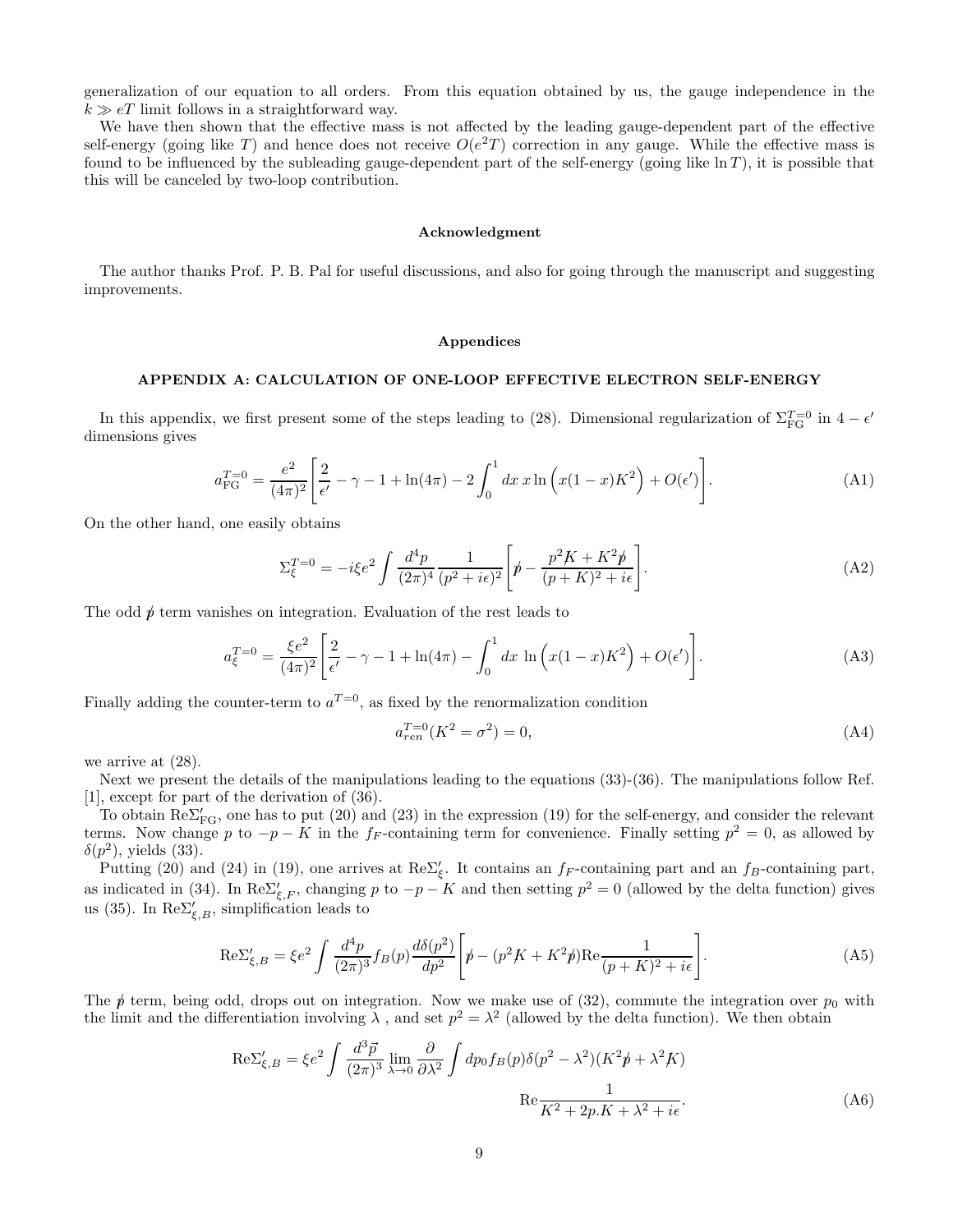After integrating over  $p_0$ , the operations involving  $\lambda$  are carried out. While this last step is easily performed for the part proportional to  $\lambda^2$  (since

$$
\lim_{\lambda \to 0} \frac{\partial}{\partial \lambda^2} (\lambda^2 f(\lambda^2)) = f(0)
$$
\n(A7)

with f denoting a function with finite  $\partial f/\partial \lambda^2$  at  $\lambda = 0$  [18]), a more tedious algebra is to be worked out for the remaining part, finally giving (36).

#### APPENDIX B: LEADING ORDER BEHAVIOUR OF a AND b AT ZERO MOMENTUM

In this appendix, we work out the leading order behaviour of a and b at  $k = 0$  (the precise values were stated at the beginning of Sec. VI) without performing a detailed calculation. Similar arguments will be used in Appendix E.

At leading order a and b are  $e^2T^2$  times some function of  $\omega$  and k (T<sup>2</sup> being deduced from UV power counting in ReΣ'). Therefore to have the correct dimensions  $a_{k=0} \sim e^2 T^2 / M_0^2$  and  $b_{k=0} \sim e^2 T^2 / M_0$ , where  $M_0 = \omega_{k=0}$  at leading order. Putting these in the dispersion relation (6) at  $k = 0$ , namely,

$$
M_0 + M_0 a_{k=0} + b_{k=0} = 0,
$$
\n(B1)

gives us the well-known result [1]  $M_0 \sim eT$ . Using this, it follows that  $a_{k=0}$  is of  $O(1)$  and  $b_{k=0}$  is of  $O(eT)$ .

### APPENDIX C: FORMULA FOR THE EFFECTIVE MASS

In this appendix, we prove the formula (49) for the effective mass.

The traces Tr( $K$ Re $\Sigma$ ) and Tr( $\psi$ Re $\Sigma$ ) are functions of  $\omega$  and k. The expressions for them are obtained from (27), (28), (33), (35) and (36). First of all we show that these traces are both even functions of k. For the  $\Sigma^{T=0}$  part, this is obvious from (5). For the  $\Sigma'$  part, we note that in the rest-frame of the medium,  $k = |\vec{K}|$ , and  $\vec{K}$  can occur in the expressions for the traces only through  $\vec{K} \cdot \vec{p}$  and  $\vec{K}^2$ . Odd power of k can come from  $\vec{K} \cdot \vec{p} = k|\vec{p}|\cos\theta$  where  $\theta$  is the angle between  $\vec{K}$  and  $\vec{p}$ . This is also the only place where  $\theta$  occurs in the integrand. So changing  $\theta$  to  $\pi - \theta$  together with the change  $k \to -k$ , we establish the even nature as a function of k.

For small  $k$ , therefore, we can write

$$
\frac{1}{4}\text{Tr}(K\text{Re}\Sigma) = h_0 + h_1k^2 + h_2k^4 + \cdots
$$
 (C1)

$$
\frac{1}{4}\text{Tr}(\hat{\mu}\text{Re}\Sigma) = g_0 + g_1k^2 + g_2k^4 + \cdots
$$
 (C2)

where  $h_i$  and  $g_i$  are functions of  $\omega$ . Substitution of the above expressions into (38) and (39) gives

$$
a = \frac{1}{k^2}(h_0 - \omega g_0) + (h_1 - \omega g_1) + O(k^2),
$$
\n(C3)

$$
b = -\frac{\omega}{k^2}(h_0 - \omega g_0) + (-\omega h_1 + \omega^2 g_1 - g_0) + O(k^2).
$$
 (C4)

For the form factors a and b to remain analytic at  $k = 0$ , the relation

$$
h_0 = \omega g_0 \tag{C5}
$$

must hold. We now put  $(C3)$  and  $(C4)$ , subject to the constraint  $(C5)$ , in the dispersion relation  $(6)$ . Then we use the fact that for any small  $k$ , the solution

$$
\omega = M + \omega_1 k + \omega_2 k^2 + \cdots \tag{C6}
$$

where M and  $\omega_i$  are constants, must satisfy the dispersion relation. We also expand  $h_i$  and  $g_i$  in k by first doing a Taylor expansion of them around  $\omega = M$  as functions of  $\omega$ , and then putting (C6). Thus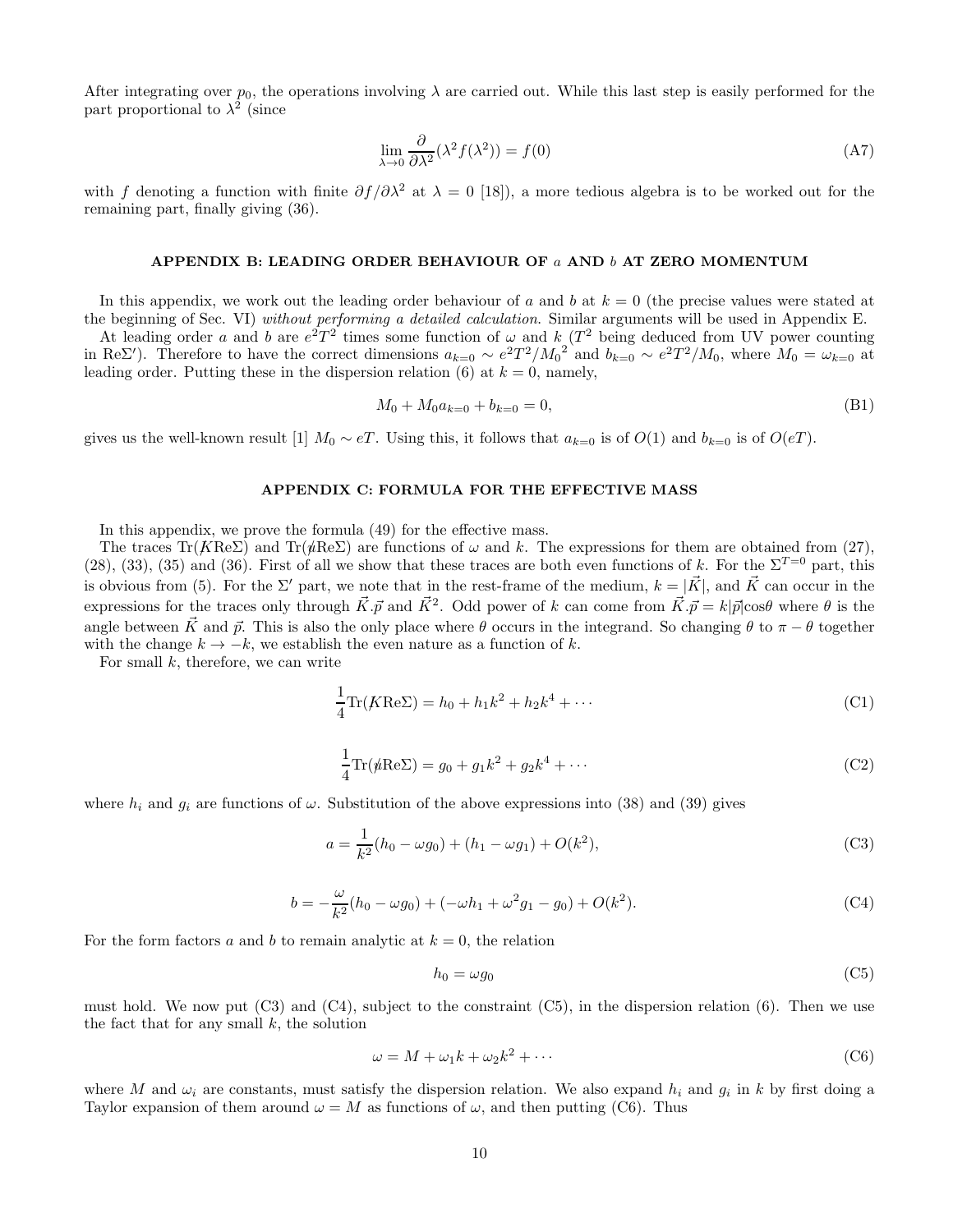$$
h_i(\omega) = h_i(M) + h'_i(M)\omega_1 k + O(k^2)
$$
\n<sup>(C7)</sup>

with a similar equation for  $g_i$ . The equation that now results from the dispersion relation (6) has a series in powers of k alone on the LHS. Equating the coefficient of each power of k separately to zero will determine the constants M and  $\omega_i$  of (C6). Thus, equating the constant term to zero gives

$$
M = g_0(M). \tag{C8}
$$

Multiplying both sides by  $M$ , we make use of

$$
h_0(M) = Mg_0(M) \tag{C9}
$$

(which follows from (C5)) to finally arrive at

$$
M^2 = h_0(M). \tag{C10}
$$

This is the formula (49). One can alternatively use (C8) as the formula for the effective mass and end up with the same results.

# APPENDIX D: THERMAL CONTRIBUTION TO THE EQUATION FOR THE EFFECTIVE MASS AT HIGH TEMPERATURE

In this appendix we arrive at the equation  $(62)$ , which expresses the high T contribution to the equation for the effective mass, by explicit calculation of the expressions (53), (54), (56), (57) and (58).

We begin with  $M'_{\text{FG}}^2$ , given by (53). After the  $p_0$  integration is carried out, the integrand is a function of  $|\vec{p}|$  alone. Then integrating over the angles trivially, we are left with a one-dimensional integral. On rearrangement and use of the identity

$$
f_B(p) - f_F(p) = 2f_B(2p)
$$
 (D1)

we get

$$
M'_{\text{FG}}^2 = \frac{e^2}{2\pi^2} \int_0^\infty dp \, p[f_B(p) + f_F(p)]
$$
  

$$
-\frac{e^2 M^2}{4\pi^2} \int_0^\infty dp \, p f_B(p) \text{Re} \frac{1}{p^2 - M^2 - i\epsilon}
$$
 (D2)

Here and elsewhere in this appendix,  $f_F(p)$  and  $f_B(p)$  denote (21) and (25) with |p.u| replaced by p. Now the first part of (D2) can be evaluated exactly by using

$$
\int_0^\infty dp \, pf_B(p) = \frac{\pi^2 T^2}{6},\tag{D3}
$$

$$
\int_0^\infty dp \, pf_F(p) = \frac{\pi^2 T^2}{12}.
$$
\n(D4)

The second part of (D2) involves the integral

$$
I \equiv \int_0^\infty dp \, p \frac{1}{e^{p/T} - 1} \Pr \frac{1}{p^2 - M^2}
$$
 (D5)

$$
= \int_0^\infty dx \, x \frac{1}{e^x - 1} \Pr \frac{1}{x^2 - (M/T)^2}.
$$
 (D6)

Here Pr denotes the principal value. The functional dependence of I on  $T/M$  was determined on a computer for large  $T/M$ , yielding

$$
I \approx -\frac{1}{2} \ln \frac{T}{M}.\tag{D7}
$$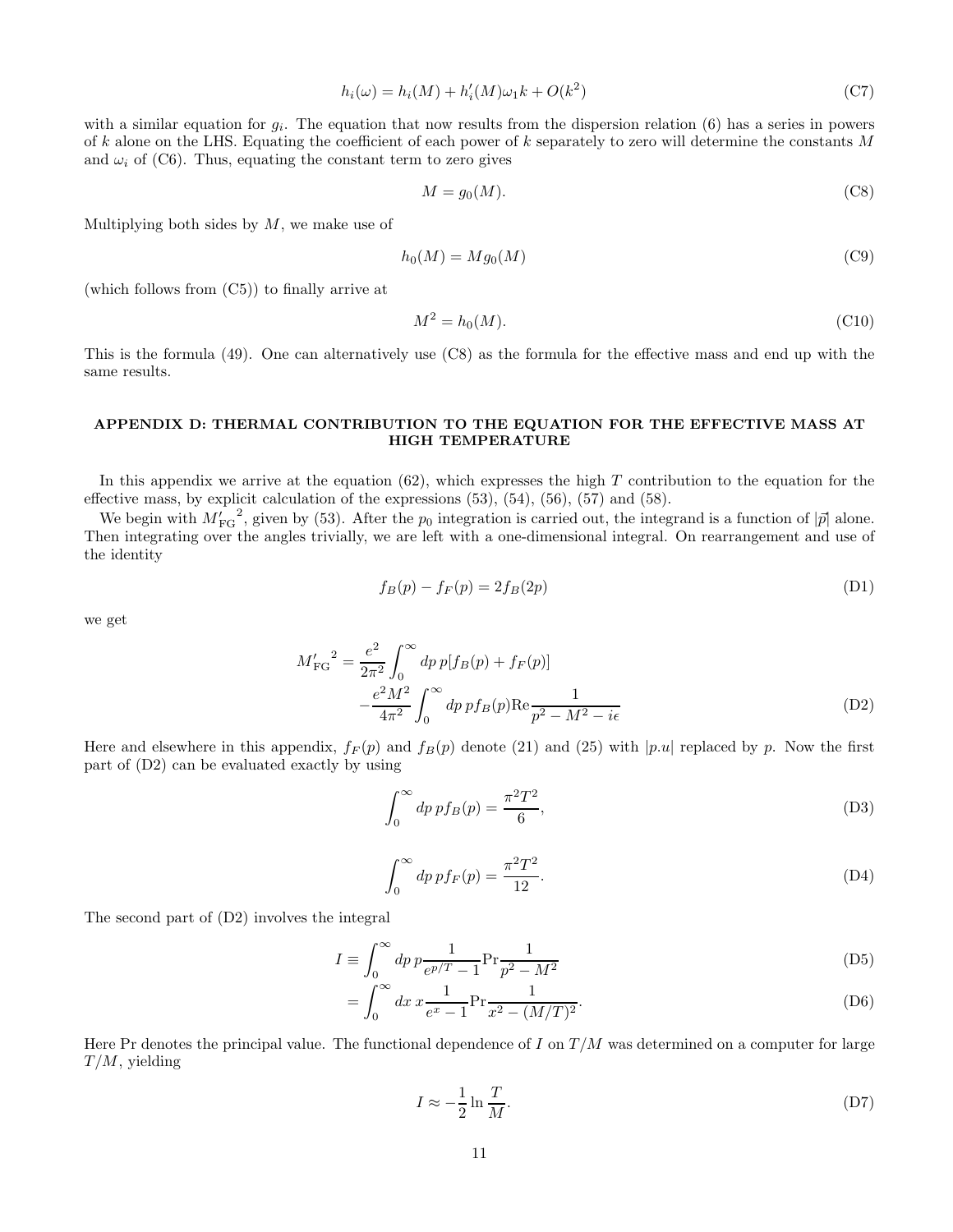Note that this logarithmic behaviour is in accord with the UV behaviour of (D5) without the distribution function. Thus at high T

$$
M'_{\rm FG}^2 = e^2 \left(\frac{T^2}{8} + \frac{M^2}{8\pi^2} \ln \frac{T}{M}\right)
$$
 (D8)

neglecting terms independent of T.

Next we turn to  $M'_{\xi, F}$ <sup>2</sup>, given by (54). Integrating over  $p_0$  and the angles, we are led to

$$
M'_{\xi,F}^2 = \frac{\xi e^2 M^2}{8\pi^2} \int_0^\infty dp \, p f_F(p) \text{Re} \frac{1}{p^2 - \frac{M^2}{4} - \frac{i\epsilon}{2}} + \frac{\xi e^2 M^4}{32\pi^2} \int_0^\infty dp \, p f_F(p) \text{Re} \frac{1}{(p^2 - \frac{M^2}{4} - \frac{i\epsilon}{2})^2}.
$$
\n(D9)

Moving on to  $M'_{\xi,B}^2$ , integration over the angles in (56), (57) and (58) lead to

$$
M'_{\xi,B(1)}^2 = -\frac{\xi e^2 M^2}{8\pi^2} \int_0^\infty dp \, p f_B(p) \text{Re} \frac{1}{p^2 - \frac{M^2}{4} - \frac{i\epsilon}{2}},\tag{D10}
$$

$$
M'_{\xi,B(II)}^2 = -\frac{\xi e^2 M^4}{32\pi^2} \int_0^\infty dp \, p f_B(p) \text{Re} \frac{1}{(p^2 - \frac{M^2}{4} - \frac{i\epsilon}{2})^2},\tag{D11}
$$

$$
M'_{\xi,B(III)}^2 = -\frac{\xi e^2 M^2 \beta}{8\pi^2} \int_0^\infty dp \, p^2 \frac{e^{\beta p}}{(e^{\beta p} - 1)^2} \text{Re} \frac{1}{p^2 - \frac{M^2}{4} - \frac{i\epsilon}{2}}.
$$
 (D12)

Using the identity (D1) we then arrive at

$$
M'_{\xi,F}^2 + M'_{\xi,B(1)}^2 + M'_{\xi,B(1)}^2
$$
  
= 
$$
-\frac{\xi e^2 M^2}{4\pi^2} \int_0^\infty dp \, p f_B(p) \text{Re} \frac{1}{p^2 - M^2 - 2i\epsilon}
$$
  

$$
-\frac{\xi e^2 M^4}{4\pi^2} \int_0^\infty dp \, p f_B(p) \text{Re} \frac{1}{(p^2 - M^2 - 2i\epsilon)^2}.
$$
 (D13)

While the first part again involves (D5), the second part, being ill-defined, is regularized in a way similar to (31):

$$
\int_0^\infty dp \, p f_B(p) \text{Re} \frac{1}{(p^2 - M^2 - 2i\epsilon)^2}
$$
  
= 
$$
\lim_{\lambda \to M} \frac{\partial}{\partial \lambda^2} \int_0^\infty dp \, p f_B(p) \text{Re} \frac{1}{p^2 - \lambda^2 - 2i\epsilon}.
$$
 (D14)

The integral on the RHS of (D14) is similar to I in (D5) and equals  $-\frac{1}{2}\ln(T/\lambda)$  for high T. So the second part of (D13) equals  $-\xi e^2 M^2/16\pi^2$  which can be neglected as it is independent of T. Thus we are left with the first part of (D13), so that

$$
M'_{\xi,F}^2 + M'_{\xi,B(1)}^2 + M'_{\xi,B(1)}^2 = \frac{\xi e^2 M^2}{8\pi^2} \ln \frac{T}{M}.
$$
 (D15)

In  $M'_{\xi,B(\text{III})}$ <sup>2</sup>, we encounter the integral

$$
J \equiv \frac{1}{T} \int_0^\infty dp \, p^2 \frac{e^{p/T}}{(e^{p/T} - 1)^2} \text{Pr} \frac{1}{p^2 - M_1^2}
$$
\n(D16)

where  $M_1 = M/2$ . Converting J into a function of  $T/M_1$  alone (as we did in the case of I in (D6)), the functional dependence was found out for large  $T/M_1$  using a computer, which gave  $J \approx -\frac{1}{2}$ . This constancy again agrees with the expectation from the argument involving the UV behaviour. Alternatively one can note that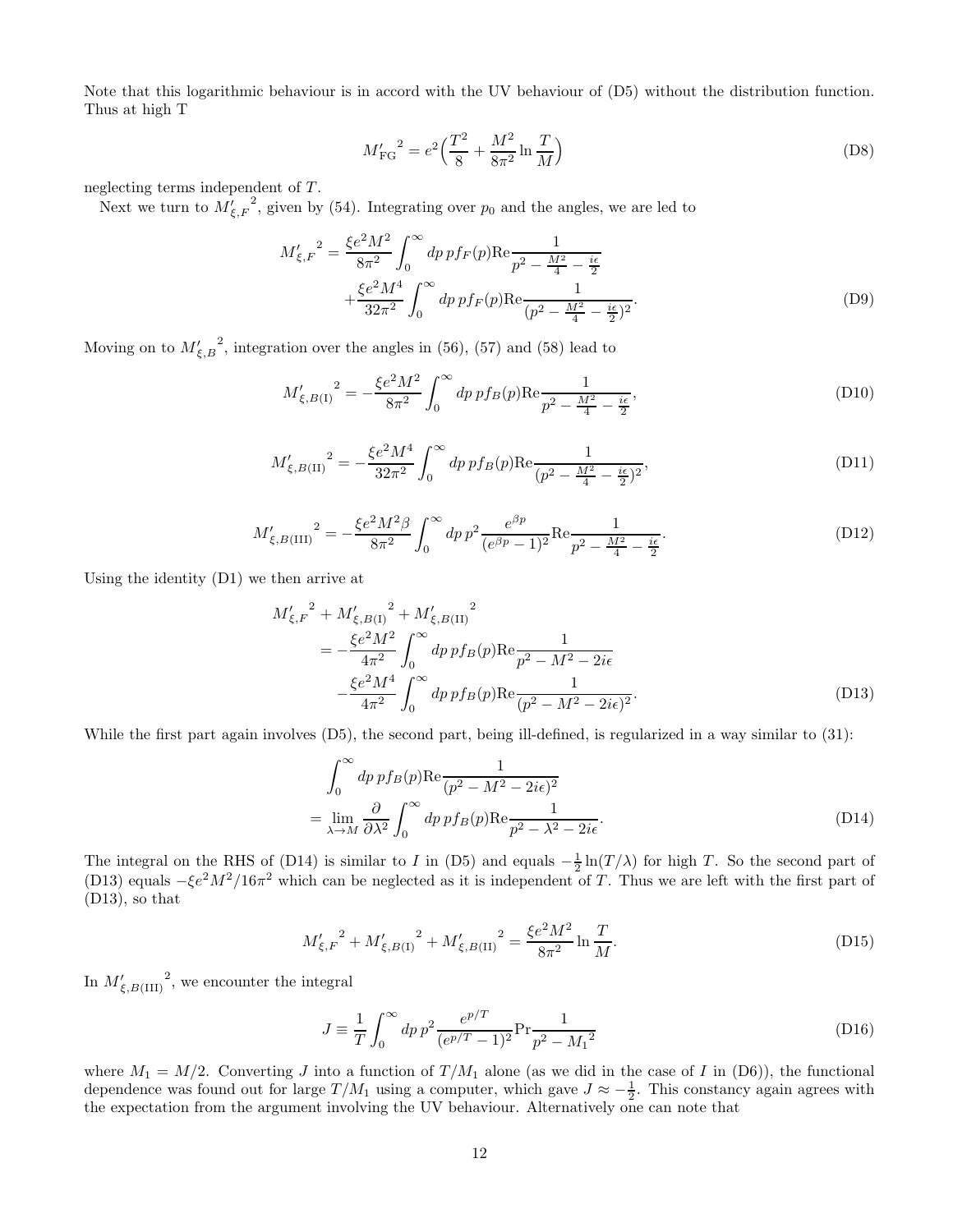$$
J = T \frac{\partial}{\partial T} \int_0^\infty dp \, p \frac{1}{e^{p/T} - 1} \text{Pr} \frac{1}{p^2 - M_1^2}.
$$
 (D17)

Then using our knowledge of I (see (D5) and D7)), we obtain  $J \approx -\frac{1}{2}$  at large T. Thus  $M'_{\xi,B(III)}$ <sup>2</sup> equals  $\xi e^2 M^2/16\pi^2$ and can be neglected.

Therefore in the high-T limit,  $M'^2$  receives contribution from (D8) and (D15), thereby leading us to (62).

### APPENDIX E: TERMS CORRECTING THE USUAL DISPERSION RELATION : ESTIMATION AT  $k = 0$

In this appendix, we estimate the correction to the equation (63) for the effective mass due to the terms in (17) correcting the usual dispersion relation (15).

Since  $\omega_R = M$  at  $k = 0$ , the dispersion relation (17) at  $k = 0$  is given by

$$
f_R(\omega = M, k = 0) + \frac{\gamma_0}{2} \frac{\partial}{\partial M} f_I(M, 0) - \frac{\gamma_0^2}{8} \frac{\partial^2}{\partial M^2} f_R(M, 0) = 0,
$$
 (E1)

where, from  $(16)$ ,

$$
\gamma_0 \equiv \gamma(k=0) = 2 \left[ \frac{\partial}{\partial M} f_R(M,0) \right]^{-1} f_I(M,0). \tag{E2}
$$

Now from  $(9)$  and  $(10)$ ,

$$
f_R(M,0) = M + Ma_R(M,0) + b_R(M,0),
$$
 (E3)

$$
f_I(M,0) = Ma_I(M,0) + b_I(M,0). \tag{E4}
$$

To leading order in T,  $Ma_R(M, 0)$  and  $b_R(M, 0)$  are  $e^2T^2/M$  apart from constant factors, as was explained in Appendix B (we shall put  $M = M_0$  when we estimate the expressions we are interested in). Next there are a number of possible subleading terms. But we have already worked them out since (63) is just the equation  $f_R(M, 0) = 0$  multiplied by  $M$  (see below  $(C8)$ ). Thus

$$
f_R(M,0) = M - \frac{e^2 T^2}{8M} - e^2 (1+\xi) \frac{M}{8\pi^2} \ln \frac{T}{\sigma}.
$$
 (E5)

(We would have got just this expression equated to zero in place of (63) if we used (C8) in place of (C10).)

At high temperature ImΣ goes like T. One way of seeing this, which suffices for our purpose, is as follows. ImΣ is given by [7,8]

$$
\mathrm{Im}\Sigma(K) = [1 - 2f_F(K)]^{-1}\mathrm{Im}\Sigma_{11}(K). \tag{E6}
$$

For  $T \gg \omega$ ,  $T \gg k$  and  $\omega^2 - k^2 > 0$  it can be argued in the Feynman gauge that  $\text{Im}\Sigma'_{11}$  is of order  $\omega$  or k, since the integration involved is over two-body phase space [19]. Therefore in such a case  $\text{Im}\Sigma_{11}$  is independent of T at leading order. Also for  $\omega > 0$  and  $T \gg \omega$ ,  $[1 - 2f_F(K)]^{-1} \approx 2T/\omega$ . Clearly, then, for our case  $(\omega = M, k = 0, T \gg M)$ , Im $\Sigma$  goes like T. We assume this leading order behaviour to hold in a general gauge, from considerations of gauge independence.

It follows that to leading order in T,  $Ma_I(M, 0)$  and  $b_I(M, 0)$  are  $e^2T$  apart from constant factors (no extra factor of M required to match dimensions). Hence

$$
f_I(M,0) = d_1 e^2 T + d_2 e^2 M \left(\ln \frac{T}{M}\right)^l
$$
 (E7)

where  $d_1, d_2$  are constants and l is a positive integer (there is no  $\sigma$ , as Im $\Sigma^{T=0}$  is finite and not renormalized). Terms independent of  $T$  have been dropped in  $(E7)$ , just as in  $(E5)$ . From the considerations of the previous paragraph, it easily follows that a subleading  $\ln(T/M)$  term cannot in fact arise in ImΣ in the Feynman gauge, but one cannot rule it out in a general gauge.

Now we shall put  $M = M_0 = eT/\sqrt{8}$ , the leading order value. Using (E5) and (E7), we then get